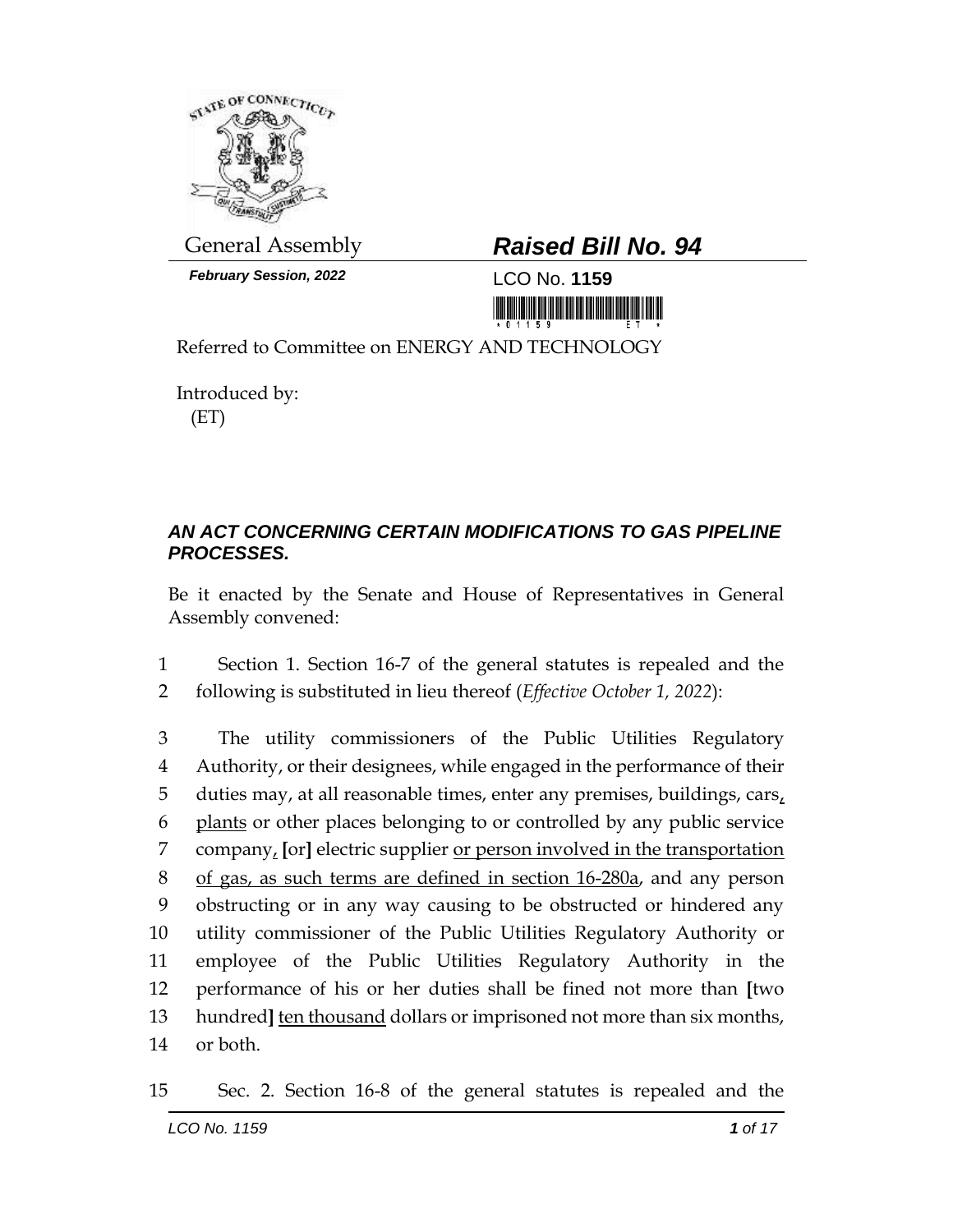## following is substituted in lieu thereof (*Effective October 1, 2022*):

 (a) The Public Utilities Regulatory Authority may, in its discretion, delegate its powers, in specific cases, to one or more of its directors or to a hearing officer to ascertain the facts and report thereon to the authority. The authority, or any director thereof, in the performance of its duties or in connection with any hearing, or at the request of any person, corporation, company, town, borough or association, may summon and examine, under oath, such witnesses, and may direct the 24 production of, and examine or cause to be produced and examined, such books, records, vouchers, memoranda, documents, letters, contracts or 26 other papers in relation to the affairs of any public service company  $or$ 27 person involved in the transportation of gas, as such terms are defined 28 in section 16-280a, as it may find advisable, and shall have the same powers in reference thereto as are vested in magistrates taking depositions. If any witness objects to testifying or to producing any book or paper on the ground that such testimony, book or paper may tend to incriminate him, and the authority directs such witness to testify or to produce such book or paper, and he complies, or if he is compelled so to do by order of court, he shall not be prosecuted for any matter concerning which he or she has so testified. The fees of witnesses summoned by the authority to appear before it under the provisions of this section, and the fees for summoning witnesses shall be the same as in the Superior Court. All such fees, together with any other expenses authorized by statute, the method of payment of which is not otherwise provided, shall, when taxed by the authority, be paid by the state, through the business office of the authority, in the same manner as court expenses. The authority may designate in specific cases a hearing officer who may be a member of its technical staff or a member of the Connecticut Bar engaged for that purpose under a contract approved by the Secretary of the Office of Policy and Management to hold a hearing and make report thereon to the authority. A hearing officer so designated shall have the same powers as the authority, or any director thereof, to conduct a hearing, except that only a director of the authority shall have the power to grant immunity from prosecution to any witness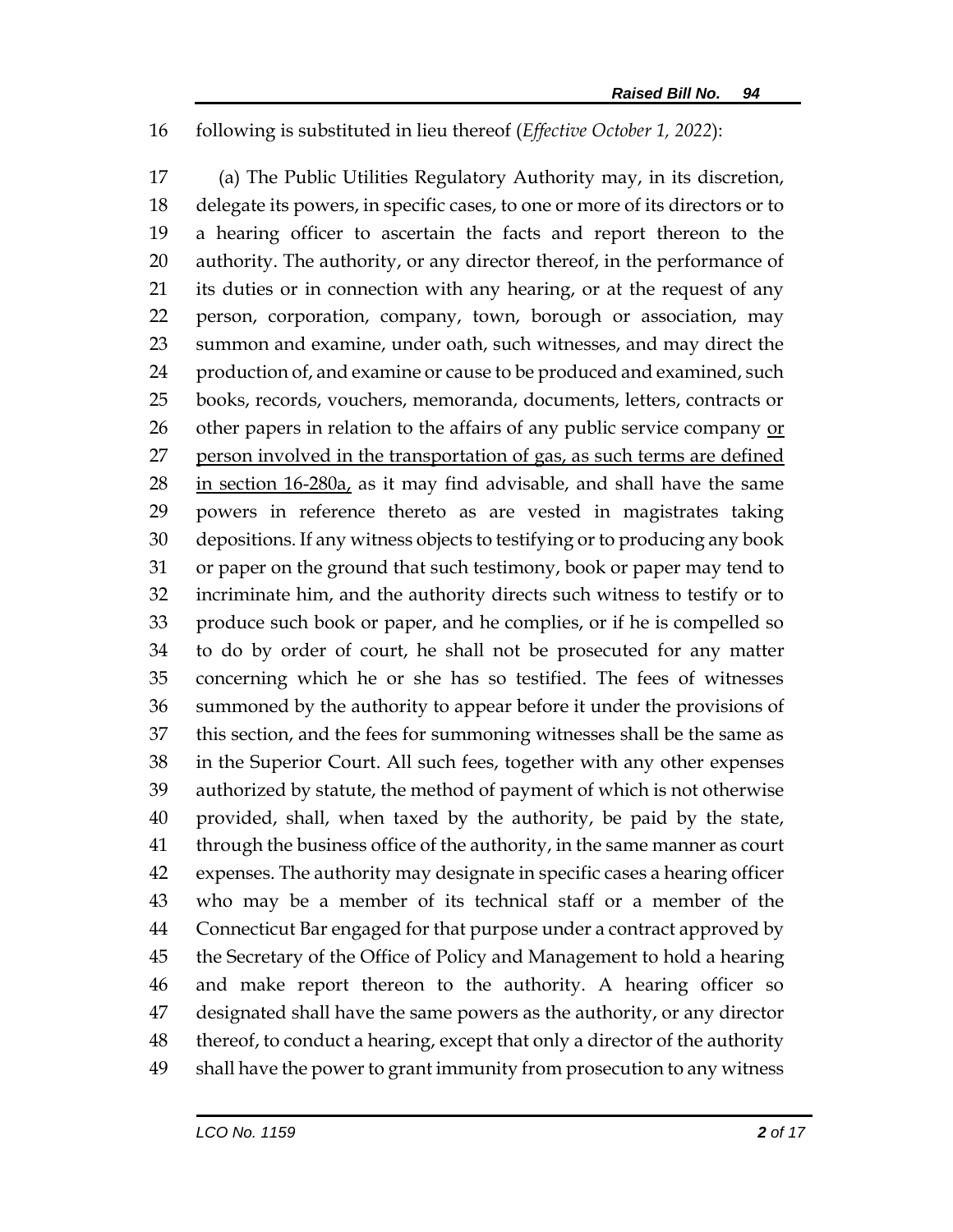who objects to testifying or to producing any book or paper on the ground that such testimony, book or paper may tend to incriminate him or her.

 (b) (1) The authority may employ professional personnel to perform management audits. The authority shall promptly establish such procedures as it deems necessary or desirable to provide for management audits to be performed on a regular or irregular schedule on all or any portion of the operating procedures and any other internal workings of any public service company or person involved in the transportation of gas, as such terms are defined in section 16-280a, 60 including the relationship between any public service company  $or$  person involved in the transportation of gas, as such terms are defined in section 16-280a, and a related holding company or subsidiary, consistent with the provisions of section 16-8c, provided no such audit shall be performed on a community antenna television company, except with regard to any noncable communications services which the company may provide, or when (A) such an audit is necessary for the authority to perform its regulatory functions under the Communications Act of 1934, 47 USC 151, et seq., as amended from time 69 to time, other federal law or state law,  $(B)$  the cost of such an audit is warranted by a reasonably foreseeable financial, safety or service benefit to subscribers of the company which is the subject of such an audit, and (C) such an audit is restricted to examination of the operating procedures that affect operations within the state.

 (2) In any case where the authority determines that an audit is necessary or desirable, it may (A) order the audit to be performed by one of the management audit teams, (B) require the affected company 77 or person to perform the audit utilizing the company's own internal management audit staff as supervised by designated members of the 79 authority's staff or the person's own internal management audit staff as supervised by designated members of the authority's staff, or (C) require that the audit be performed under the supervision of designated members of the authority's staff by an independent management consulting firm selected by the authority, in consultation with the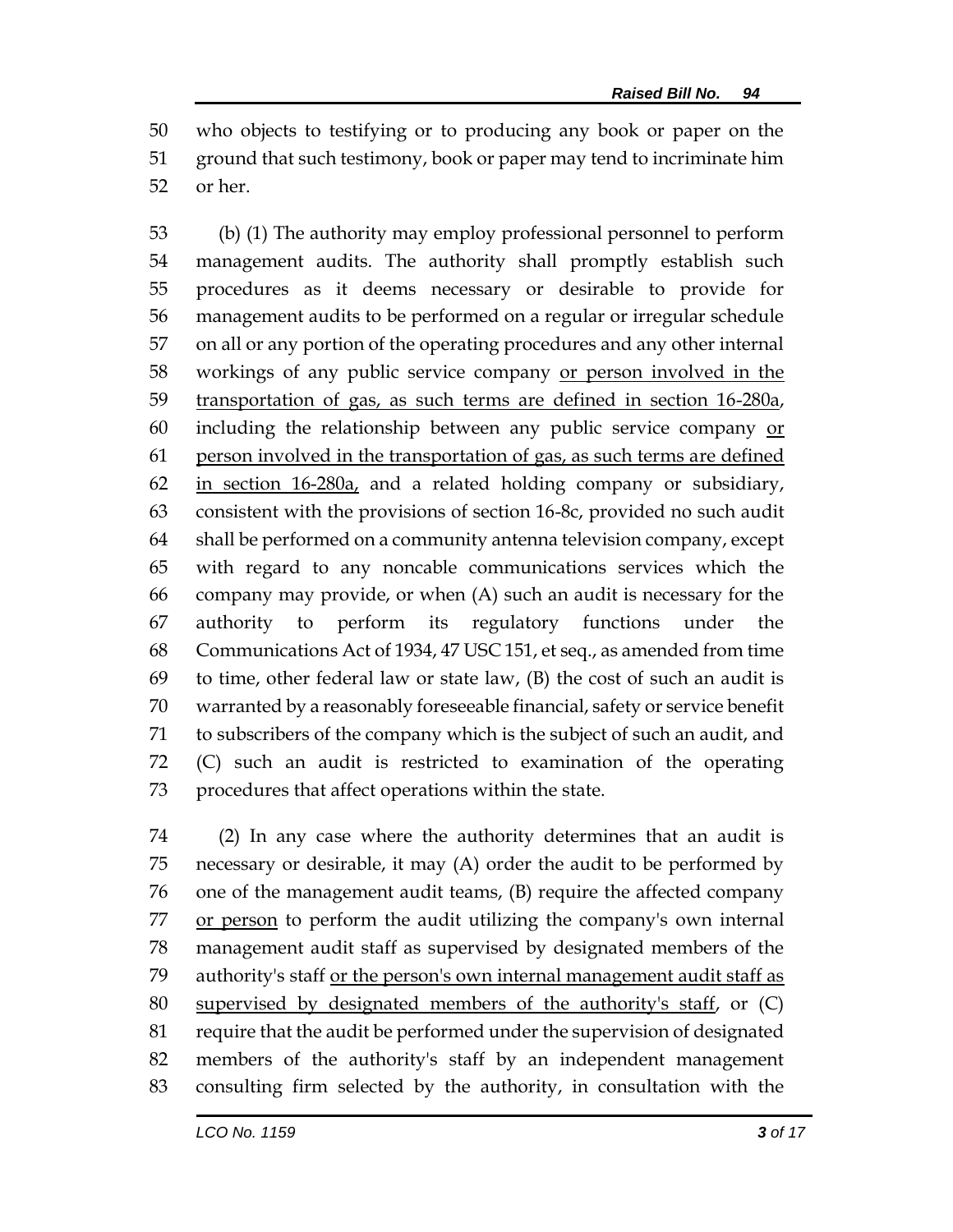affected company or person. If the affected company or person has more than seventy-five thousand customers, such independent management consulting firm shall be of nationally recognized stature. All reasonable and proper expenses of the audits, including, but not limited to, the costs associated with the audit firm's testimony at a public hearing or other proceeding, shall be borne by the affected companies or persons and 90 shall be paid by such companies or persons at such times and in such manner as the authority directs.

 (3) For purposes of this section, a complete audit shall consist of (A) 93 a diagnostic review of all functions of the audited company or person, which shall include, but not be limited to, documentation of the operations of the company or person, assessment of the company's system of internal controls or assessment of the person's system of internal controls, and identification of any areas of the company or person which may require subsequent audits, and (B) the performance of subsequent focused audits identified in the diagnostic review and determined necessary by the authority. All audits performed pursuant to this section shall be performed in accordance with generally accepted management audit standards. The authority shall adopt regulations in accordance with the provisions of chapter 54 setting forth such generally accepted management audit standards. Each audit of a community antenna television company shall be consistent with the provisions of the Communications Act of 1934, 47 USC 151, et seq., as amended from time to time, and of any other applicable federal law. The authority shall certify whether a portion of an audit conforms to the provisions of this section and constitutes a portion of a complete audit.

 (4) A complete audit of each portion of each gas company or electric distribution company having more than seventy-five thousand customers shall begin no less frequently than every six years, so that a complete audit of such a company's operations shall be performed every six years. Such an audit of each such company having more than seventy-five thousand customers shall be updated as required by the authority.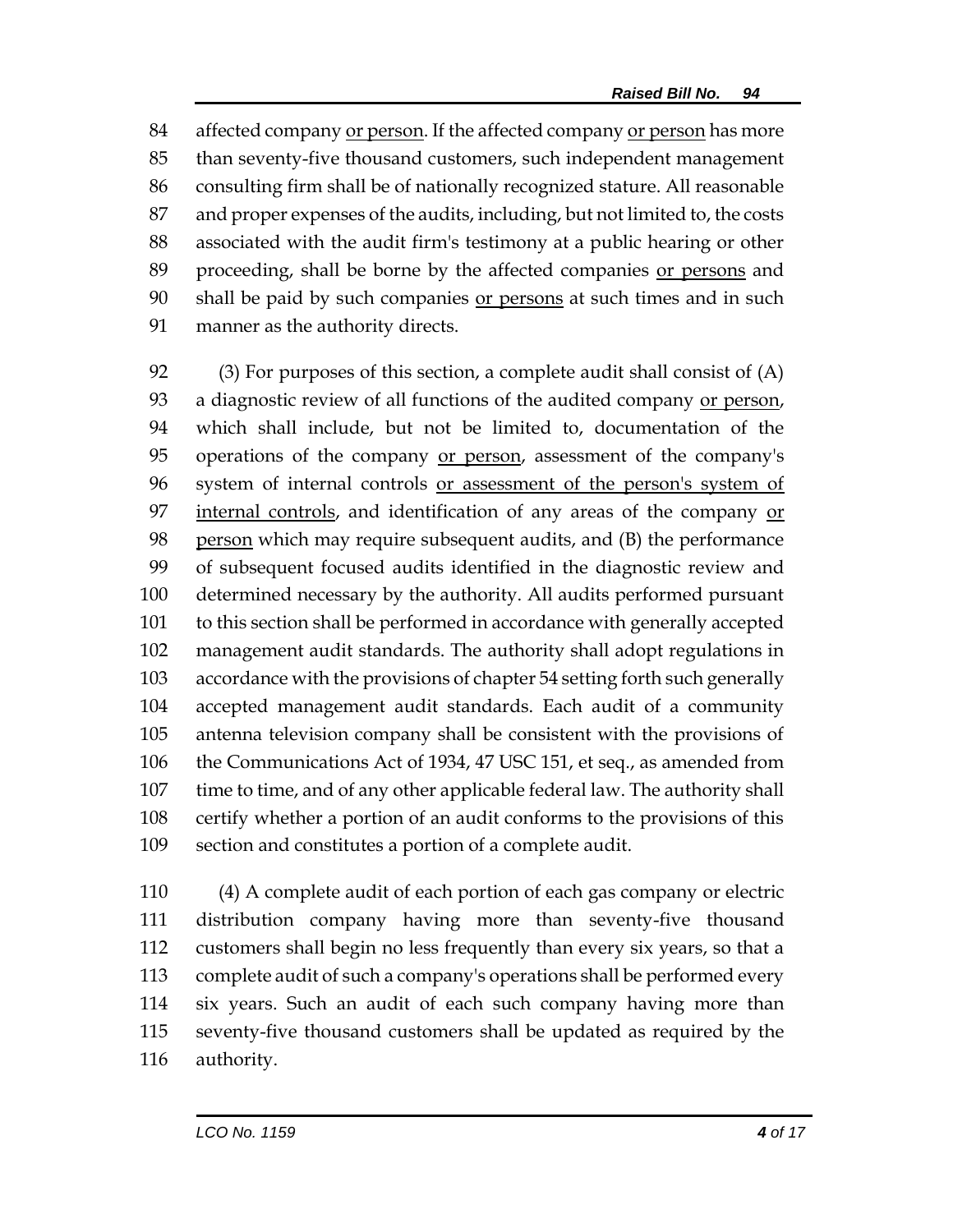(5) The results of an audit performed pursuant to this section shall be filed with the authority and shall be open to public inspection. Upon completion and review of the audit, if the person or firm performing or supervising the audit determines that any of the operating procedures or any other internal workings of the affected public service company or person involved in the transportation of gas, as such terms are 123 defined in section 16-280a, are inefficient, improvident, unreasonable, negligent or in abuse of discretion, the authority may, after notice and opportunity for a hearing, order the affected public service company or 126 person involved in the transportation of gas, as such terms are defined in section 16-280a, to adopt such new or altered practices and procedures as the authority shall find necessary to promote efficient and adequate service to meet the public convenience and necessity. The authority shall annually submit a report of audits performed pursuant to this section to the joint standing committee of the General Assembly having cognizance of matters relating to public utilities which report shall include the status of audits begun but not yet completed and a summary of the results of audits completed. Any such report may be submitted electronically.

 (6) All reasonable and proper costs and expenses, as determined by the authority, of complying with any order of the authority pursuant to this subsection shall be recognized by the authority for all purposes as proper business expenses of the affected company or person.

 (7) After notice and hearing, the authority may modify the scope and schedule of a management audit of a telephone company which is subject to an alternative form of regulation so that such audit is consistent with that alternative form of regulation.

 (c) Nothing in this section shall be deemed to interfere or conflict with any powers of the authority or its staff provided elsewhere in the general statutes, including, but not limited to, the provisions of this 147 section and sections 16-7, as amended by this act, 16-28 and 16-32, to conduct an audit, investigation or review of the books, records, **[**plant**]** plants and equipment of any regulated public service company or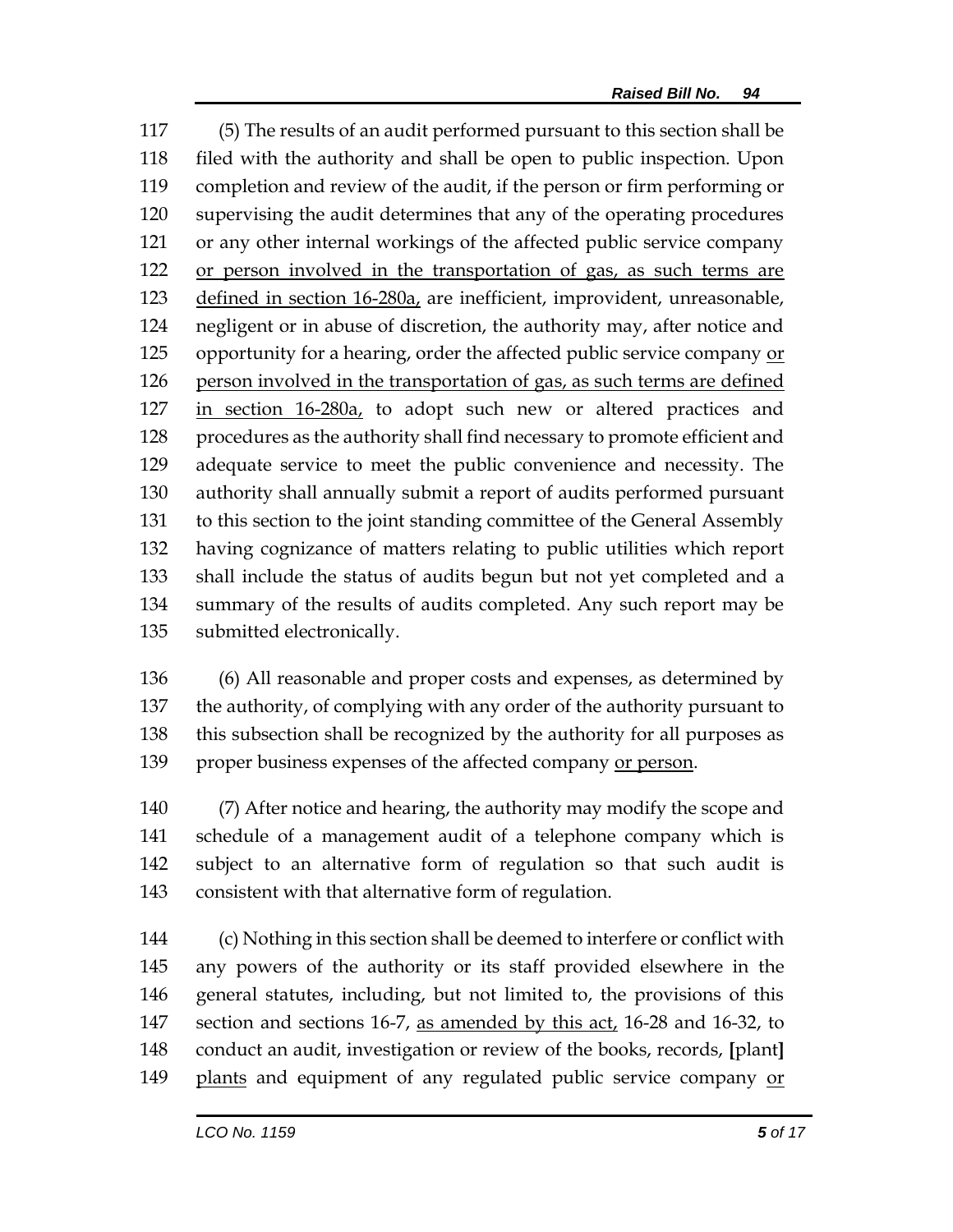person involved in the transportation of gas, as such terms are defined in section 16-280a.

 Sec. 3. Section 16-8a of the general statutes is repealed and the following is substituted in lieu thereof (*Effective October 1, 2022*):

 (a) No public service company, as defined in section 16-1, holding company, as defined in section 16-47, person involved in the transportation of gas, as such terms are defined in section 16-280a, or Nuclear Regulatory Commission licensee operating a nuclear power generating facility in this state, or person, firm, corporation, contractor or subcontractor directly or indirectly providing goods or services to such public service company, holding company, person involved in the transportation of gas or licensee, may take or threaten to take any retaliatory action against an employee for the employee's disclosure of (1) any matter involving the substantial misfeasance, malfeasance or nonfeasance in the management of such public service company, holding company, person involved in the transportation of gas or licensee, or (2) information pursuant to section 31-51m. Any employee found to have knowingly made a false disclosure shall be subject to disciplinary action by the employee's employer, up to and including dismissal.

 (b) Any employee of such a public service company, holding 171 company, person involved in the transportation of gas or licensee, or of any person, firm, corporation, contractor or subcontractor directly or indirectly providing goods or services to such a public service company, holding company, person involved in the transportation of gas or licensee, having knowledge of any of the following may transmit all facts and information in the employee's possession to the Public Utilities Regulatory Authority: (1) Any matter involving substantial misfeasance, malfeasance or nonfeasance in the management of such public service company, holding company, person involved in the transportation of gas or licensee; or (2) any matter involving retaliatory action or the threat of retaliatory action taken against an employee who has reported the misfeasance, malfeasance or nonfeasance, in the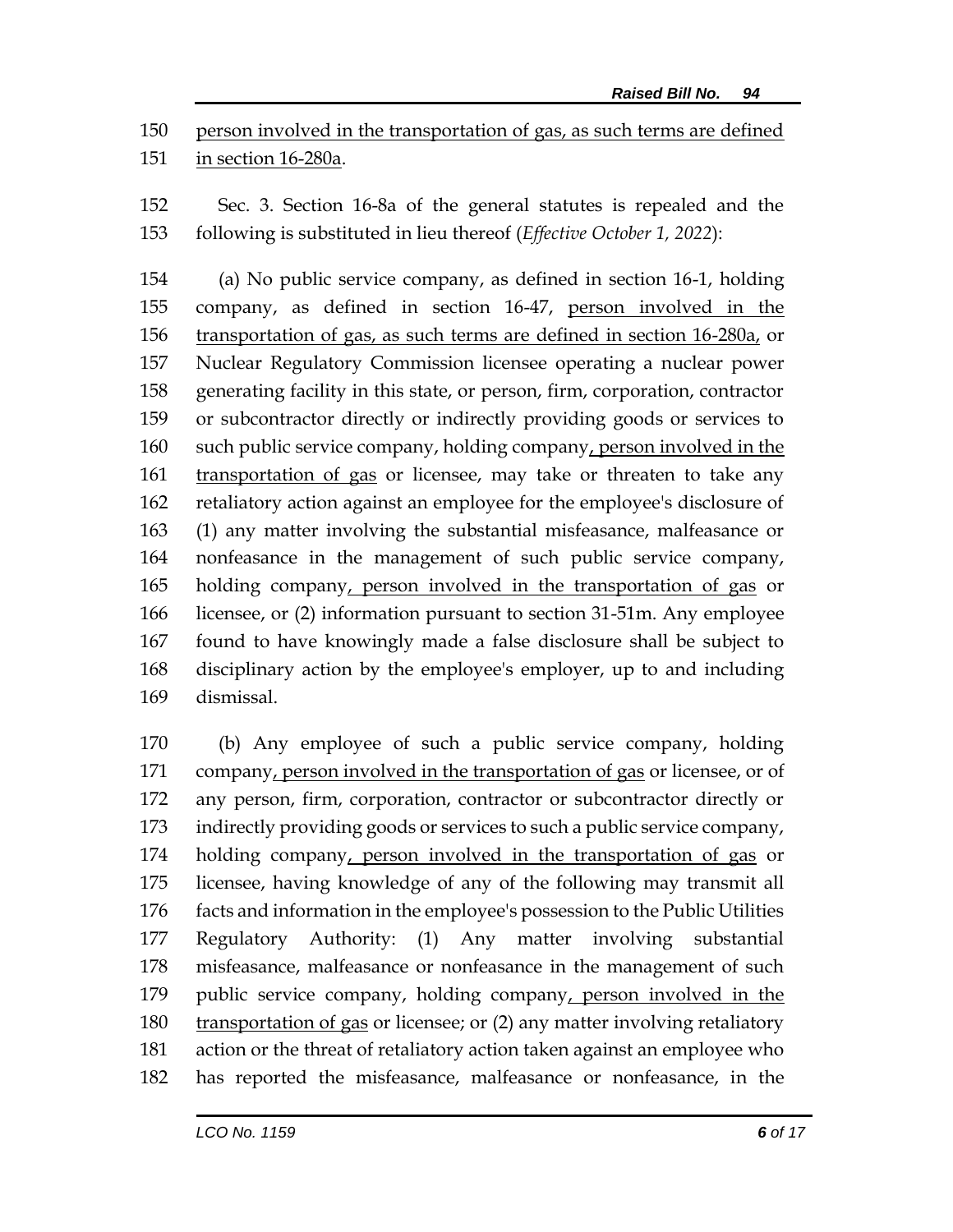management of such public service company, holding company, person involved in the transportation of gas or licensee. With regard to any matter described in subdivision (1) of this subsection, the authority shall investigate such matter in accordance with the provisions of section 16- 8, as amended by this act, and shall not disclose the identity of such employee without the employee's consent unless it determines that such disclosure is unavoidable during the course of the investigation. With regard to any matter described in subdivision (2) of this subsection, the matter shall be handled in accordance with the procedures set forth in subsections (c) and (d) of this section.

 (c) (1) Not more than ninety business days after receipt of a written complaint, in a form prescribed by the authority, by an employee alleging the employee's employer has retaliated against an employee in violation of subsection (a) of this section, the authority shall make a preliminary finding in accordance with this subsection.

 (2) Not more than five business days after receiving a written complaint, in a form prescribed by the authority, the authority shall notify the employer by certified mail. Such notification shall include a description of the nature of the charges and the substance of any relevant supporting evidence. The employer may submit a written response and both the employer and the employee may present rebuttal statements in the form of affidavits from witnesses and supporting documents and may meet with the authority informally to respond verbally about the nature of the employee's charges. The authority shall consider in making its preliminary finding as provided in subdivision (3) of this subsection any such written and verbal responses, including affidavits and supporting documents, received by the authority not more than twenty business days after the employer receives such notice. Any such response received after twenty business days shall be considered by the authority only upon a showing of good cause and at the discretion of the authority. The authority shall make its preliminary finding as provided in subdivision (3) of this subsection based on information described in this subdivision, without a public hearing.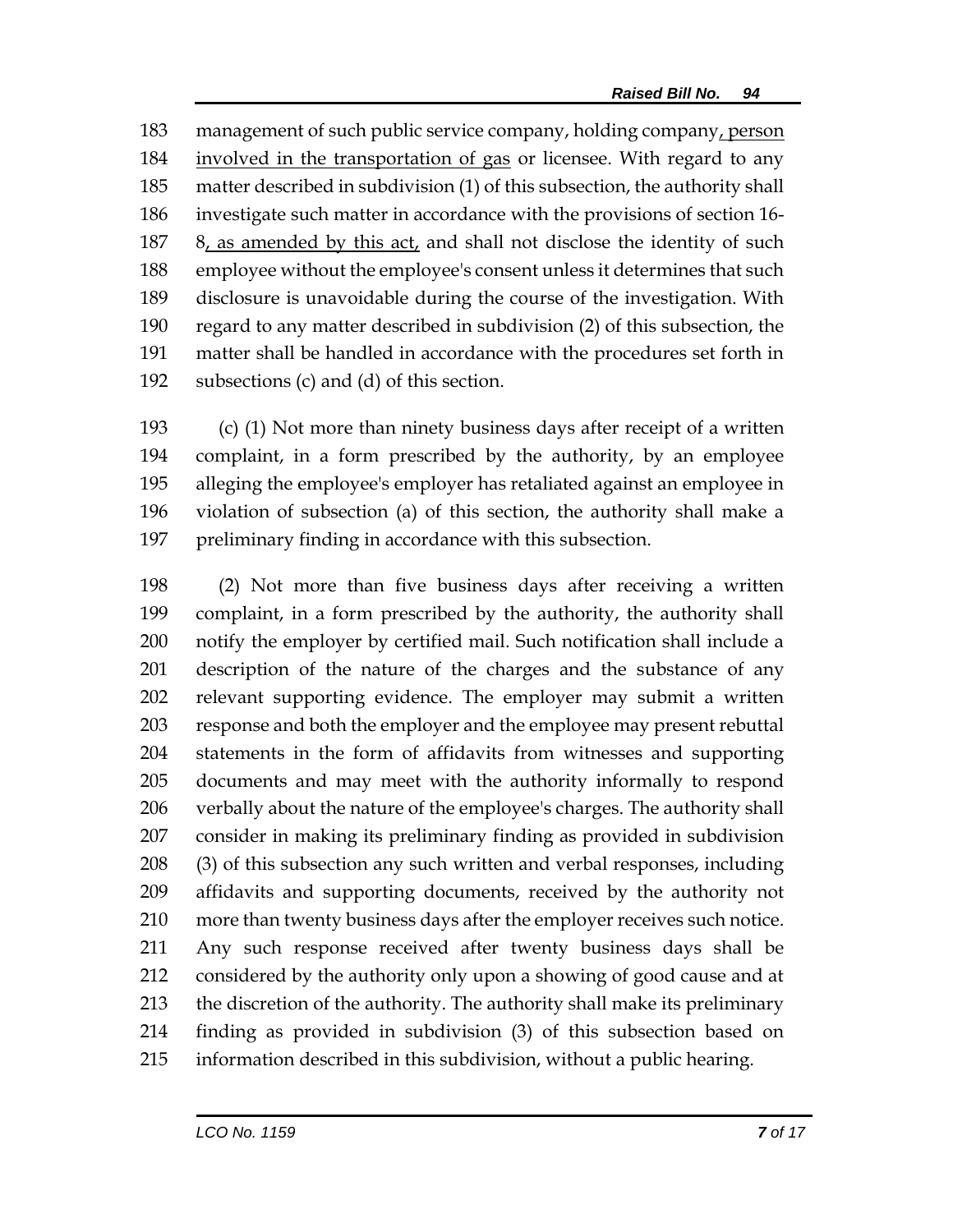(3) Unless the authority finds by clear and convincing evidence that the adverse employment action was taken for a reason unconnected with the employee's report of substantial misfeasance, malfeasance or nonfeasance, there shall be a rebuttable presumption that an employee was retaliated against in violation of subsection (a) of this section if the authority finds that: (A) The employee had reported substantial misfeasance, malfeasance or nonfeasance in the management of the public service company, holding company, person involved in the transportation of gas or licensee; (B) the employee was subsequently discharged, suspended, demoted or otherwise penalized by having the employee's status of employment changed by the employee's employer; and (C) the subsequent discharge, suspension, demotion or other penalty followed the employee's report closely in time.

 (4) If such findings are made, the authority shall issue an order requiring the employer to immediately return the employee to the employee's previous position of employment or an equivalent position pending the completion of the authority's full investigatory proceeding pursuant to subsection (d) of this section.

 (d) Not later than thirty days after making a preliminary finding in accordance with the provisions of subsection (c) of this section, the authority shall initiate a full investigatory proceeding in accordance 237 with the provisions of section 16-8, as amended by this act, at which time 238 the employer shall have the opportunity to rebut the presumption. The authority may issue orders, impose civil penalties, order payment of back pay or award attorneys' fees in a manner that conforms with the notice and hearing provisions in section 16-41, as amended by this act, against a public service company, holding company, person involved in 243 the transportation of gas or licensee or a person, firm, corporation, contractor or subcontractor directly or indirectly providing goods or services to such public service company, holding company, person involved in the transportation of gas or licensee, in order to enforce the provisions of this section.

(e) If an employee or former employee of such a public service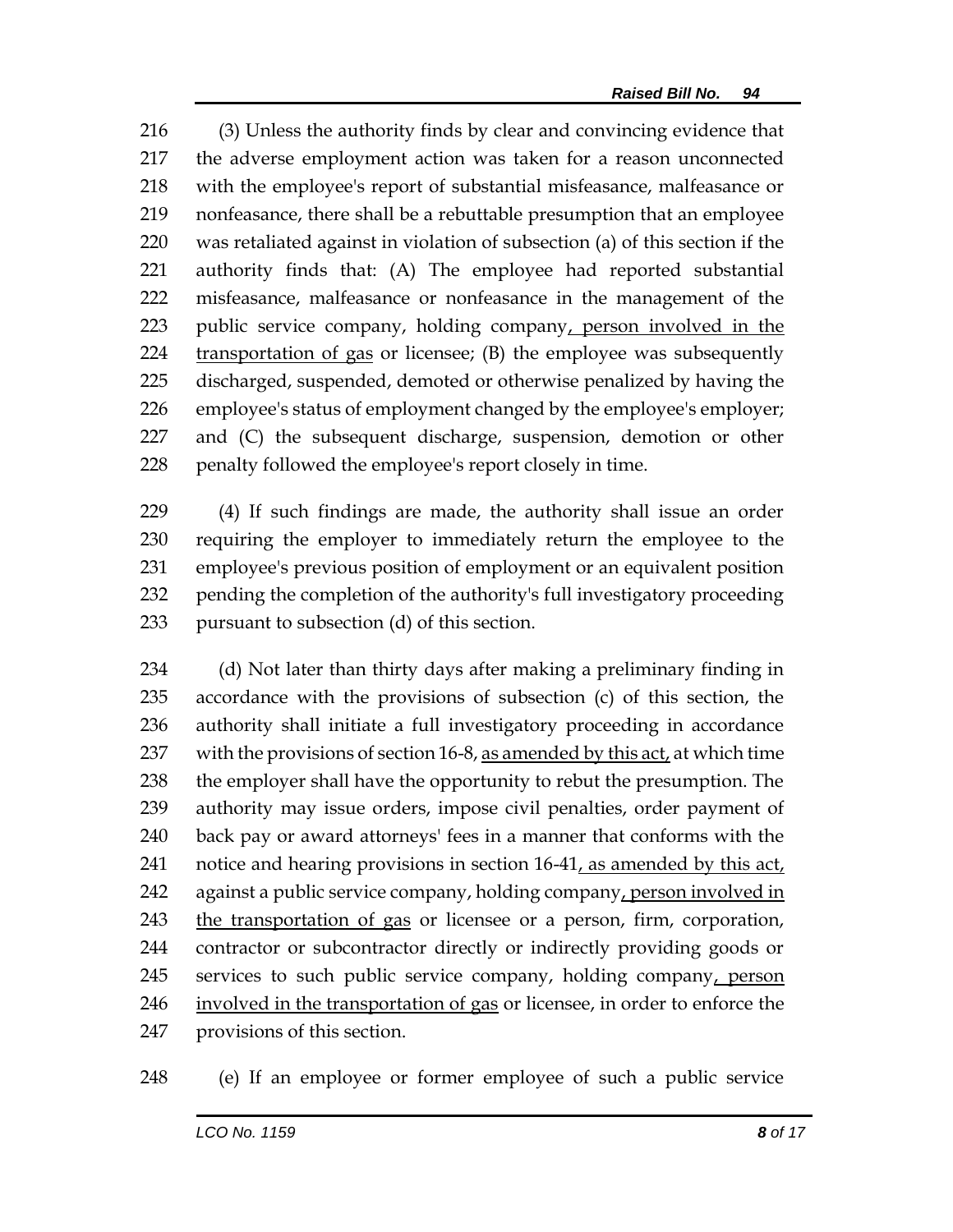company, holding company, person involved in the transportation of gas or licensee, or of a person, firm, corporation, contractor or subcontractor directly or indirectly providing goods or services to such a public service company, holding company, person involved in the transportation of gas or licensee, having knowledge of any matter involving the substantial misfeasance, malfeasance or nonfeasance in 255 the management of such public service company, holding company, person involved in the transportation of gas or licensee, enters into an agreement with the employee's employer that contains a provision directly or indirectly discouraging the employee from presenting a written complaint or testimony concerning such misfeasance, malfeasance or nonfeasance in any legislative, administrative or judicial proceeding, such provision shall be void as against public policy.

 (f) The Public Utilities Regulatory Authority shall adopt regulations, in accordance with chapter 54, to carry out the provisions of this section. Such regulations shall include the following: (1) The procedures by which a complaint may be brought pursuant to subsection (a) of this section; (2) the time period in which such a complaint may be brought; (3) the time period by which the authority shall render a decision pursuant to subsection (d) of this section; (4) the form on which written complaints shall be submitted to the authority by an employee pursuant to subsection (c) of this section; and (5) the requirement that a notice be posted in the workplace informing all employees of any public service company, holding company, person involved in the transportation of gas and licensee and of any person, firm, corporation, contractor or subcontractor directly or indirectly providing goods or services to a company or licensee, as defined in subsection (b) of this section, of their rights under this section, including the right to be reinstated in accordance with subsection (c) of this section.

 Sec. 4. Section 16-11 of the general statutes is repealed and the following is substituted in lieu thereof (*Effective October 1, 2022*):

 The Public Utilities Regulatory Authority shall, so far as is practicable, keep fully informed as to the condition of the plant,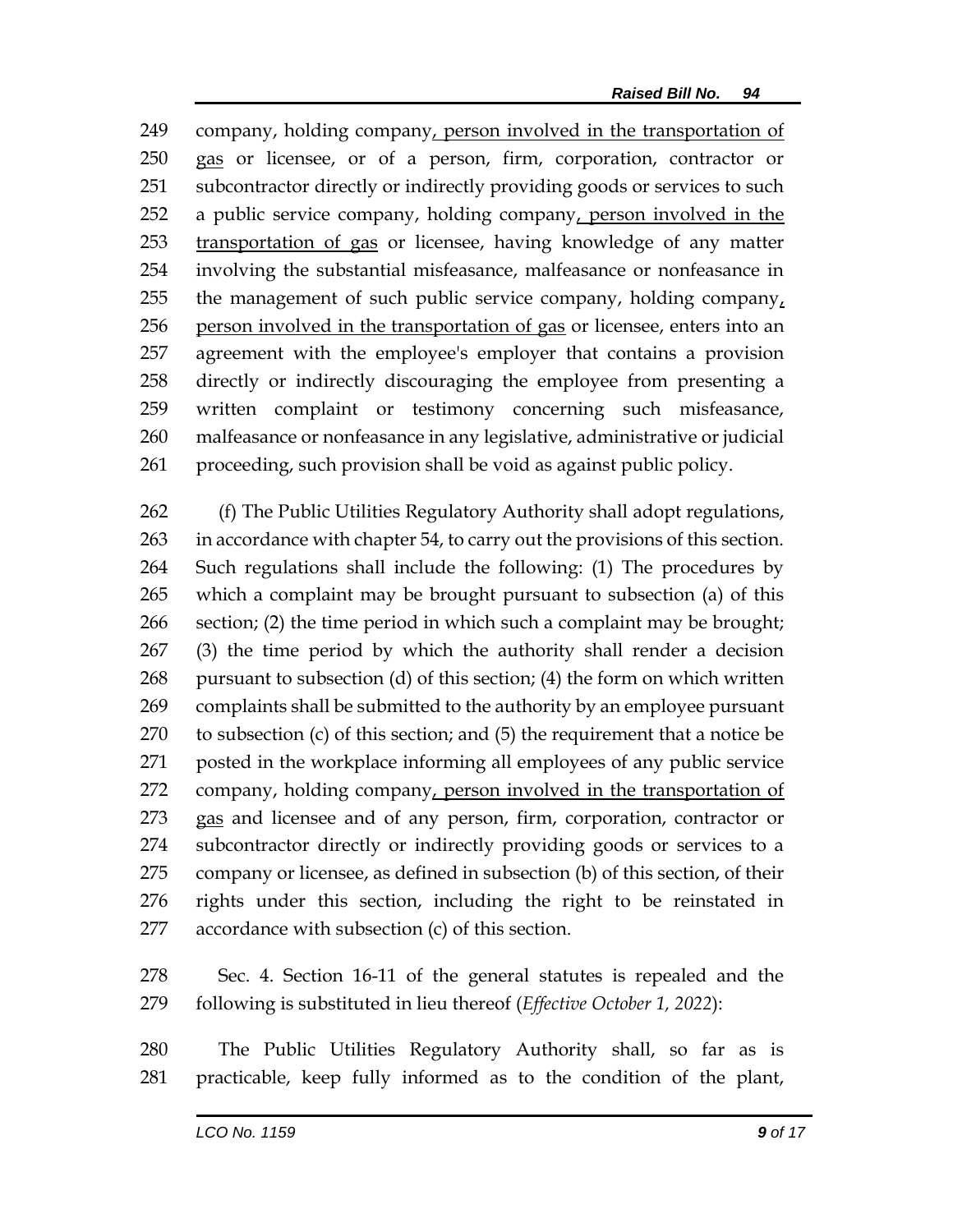equipment and manner of operation of all public service companies and persons involved in the transportation of gas, as such terms are defined 284 in section 16-280a, in respect to their adequacy and suitability to accomplish the duties imposed upon such companies by law and in respect to their relation to the safety of the public and of the employees of such companies or persons. The authority may order such reasonable improvements, repairs or alterations in such plant or equipment, or such changes in the manner of operation, as may be reasonably necessary in the public interest. The general purposes of this section and sections 16- 19, 16-25, 16-43 and 16-47 are to assure to the state of Connecticut its full powers to regulate its public service companies, to increase the powers of the Public Utilities Regulatory Authority and to promote local control of the public service companies of this state, and said sections shall be so construed as to effectuate these purposes.

 Sec. 5. Section 16-16 of the general statutes is repealed and the following is substituted in lieu thereof (*Effective October 1, 2022*):

298 Each public service company, person involved in the transportation of gas, as such terms are defined in section 16-280a, and electric supplier subject to regulation by the Public Utilities Regulatory Authority shall, in the event of any accident attended with personal injury or involving public safety, which was or may have been connected with or due to the operation of its **[**or his**]** property, or caused by contact with the wires of any public service company or electric supplier, notify the authority thereof, by telephone or otherwise, as soon as may be reasonably possible after the occurrence of such accident, unless such accident is a minor accident, as defined by regulations of the authority. Each such person, company or electric supplier shall report such minor accidents to the authority in writing, in summary form, once each month. If notice of such accident, other than a minor accident, is given otherwise than in writing, it shall be confirmed in writing within five days after the occurrence of such accident. Any person, company or electric supplier failing to comply with the provisions of this section shall be fined not more than five hundred dollars for each offense.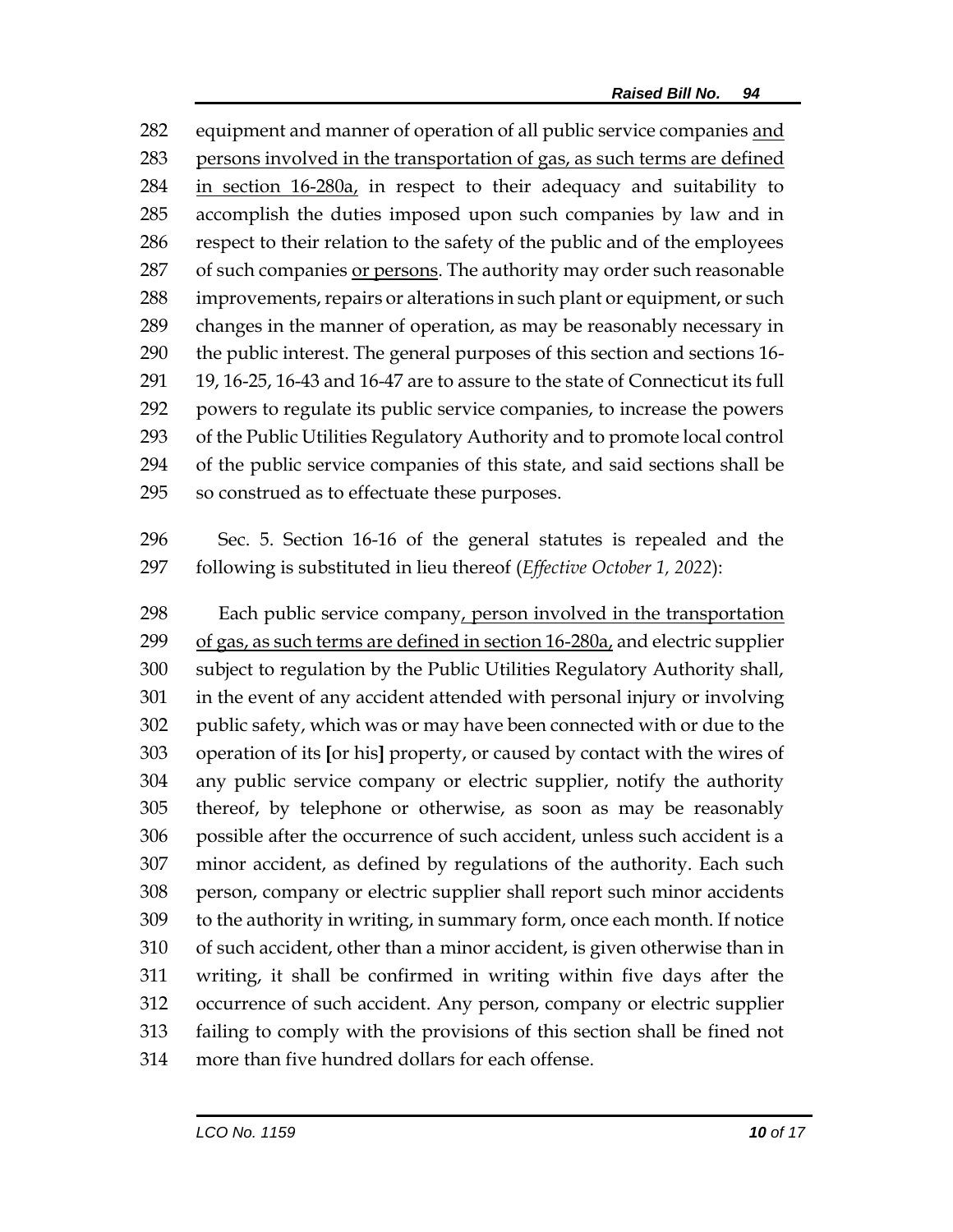Sec. 6. Section 16-41 of the general statutes is repealed and the following is substituted in lieu thereof (*Effective October 1, 2022*):

 (a) Each (1) public service company and its officers, agents and employees, (2) electric supplier or person providing electric generation services without a license in violation of section 16-245, and its officers, agents and employees, (3) certified telecommunications provider or person providing telecommunications services without authorization pursuant to sections 16-247f to 16-247h, inclusive, and its officers, agents and employees, (4) person, public agency or public utility, as such terms are defined in section 16-345, subject to the requirements of chapter 293, (5) person subject to the registration requirements under section 16- 258a, (6) cellular mobile telephone carrier, as described in section 16- 250b, (7) Connecticut electric efficiency partner, as defined in section 16- 243v, (8) company, as defined in section 16-49, **[**and**]** (9) entity approved to submeter pursuant to section 16-19ff, and (10) person involved in the transportation of gas, as such terms are defined in section 16-280a, shall obey, observe and comply with all applicable provisions of this title and each applicable order made or applicable regulations adopted by the Public Utilities Regulatory Authority by virtue of this title as long as the same remains in force. Any such company, electric supplier, certified telecommunications provider, cellular mobile telephone carrier, Connecticut electric efficiency partner, entity approved to submeter, person, any officer, agent or employee thereof, public agency or public utility which the authority finds has failed to obey or comply with any such provision of this title, order or regulation shall be fined, ordered to pay restitution to customers or ordered to pay a combination of a fine and restitution by order of the authority in accordance with the penalty prescribed for the violated provision of this title or, if no penalty is prescribed, not more than ten thousand dollars for each offense, except that the penalty shall be a fine, restitution to customers or a combination of a fine and restitution of not more than forty thousand dollars for failure to comply with an order of the authority made in accordance with the provisions of section 16-19 or 16-247k or within thirty days of such order or within any specific time period for compliance specified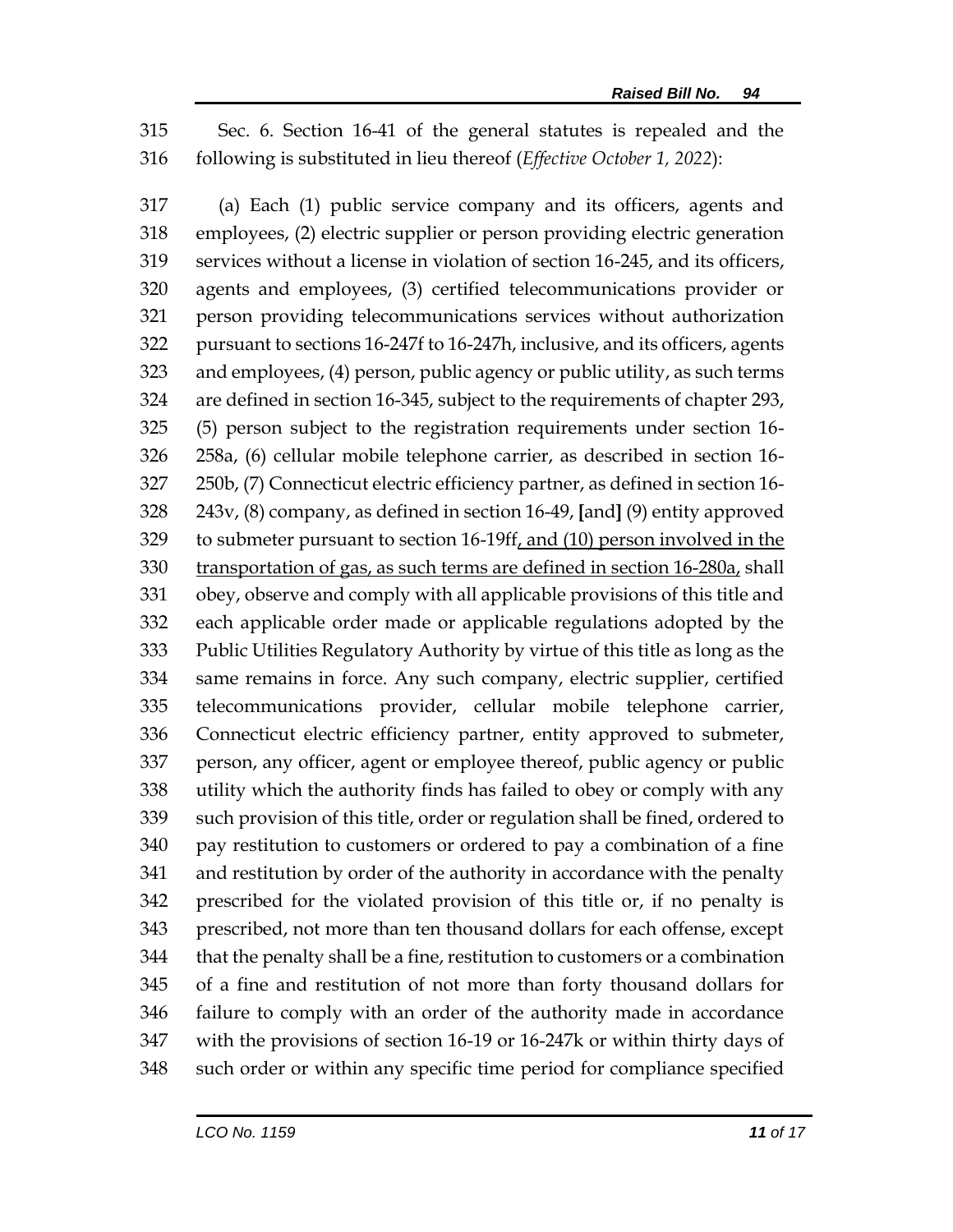in such order. The authority may direct a portion of any fine levied pursuant to this section to be paid to a nonprofit agency engaged in energy assistance programs named by the authority in its decision or notice of violation. Each distinct violation of any such provision of this title, order or regulation shall be a separate offense and, in case of a continued violation, each day thereof shall be deemed a separate offense. Each such penalty and any interest charged pursuant to subsection (g) or (h) of section 16-49 shall be excluded from operating expenses for purposes of rate-making.

 (b) Any regional water authority, any regional water district, any municipal gas or electric plant established under chapter 101, any municipal waterworks system established under chapter 102, or any other municipality or department thereof owning, leasing, operating or managing a plant for the supplying or furnishing of any public utility, which the Public Utilities Regulatory Authority finds has failed to comply with the procedures of section 16-29, shall be subject to a civil penalty of not more than five thousand dollars for any annual report which is not submitted or submitted late in violation of said section.

 (c) If the authority has reason to believe that a violation has occurred for which a civil penalty is authorized by subsection (a) or (b) of this section, it shall notify the alleged violator by certified mail, return receipt requested, or by personal service. The notice shall include:

 (1) A reference to the sections of the title, regulation or order involved;

(2) A short and plain statement of the matter asserted or charged;

(3) A statement of the prescribed civil penalty for the violation; and

(4) A statement of the person's right to a hearing.

 (d) The person to whom the notice is addressed shall have twenty days from the date of receipt of the notice in which to deliver to the authority a written application for a hearing. If a hearing is requested,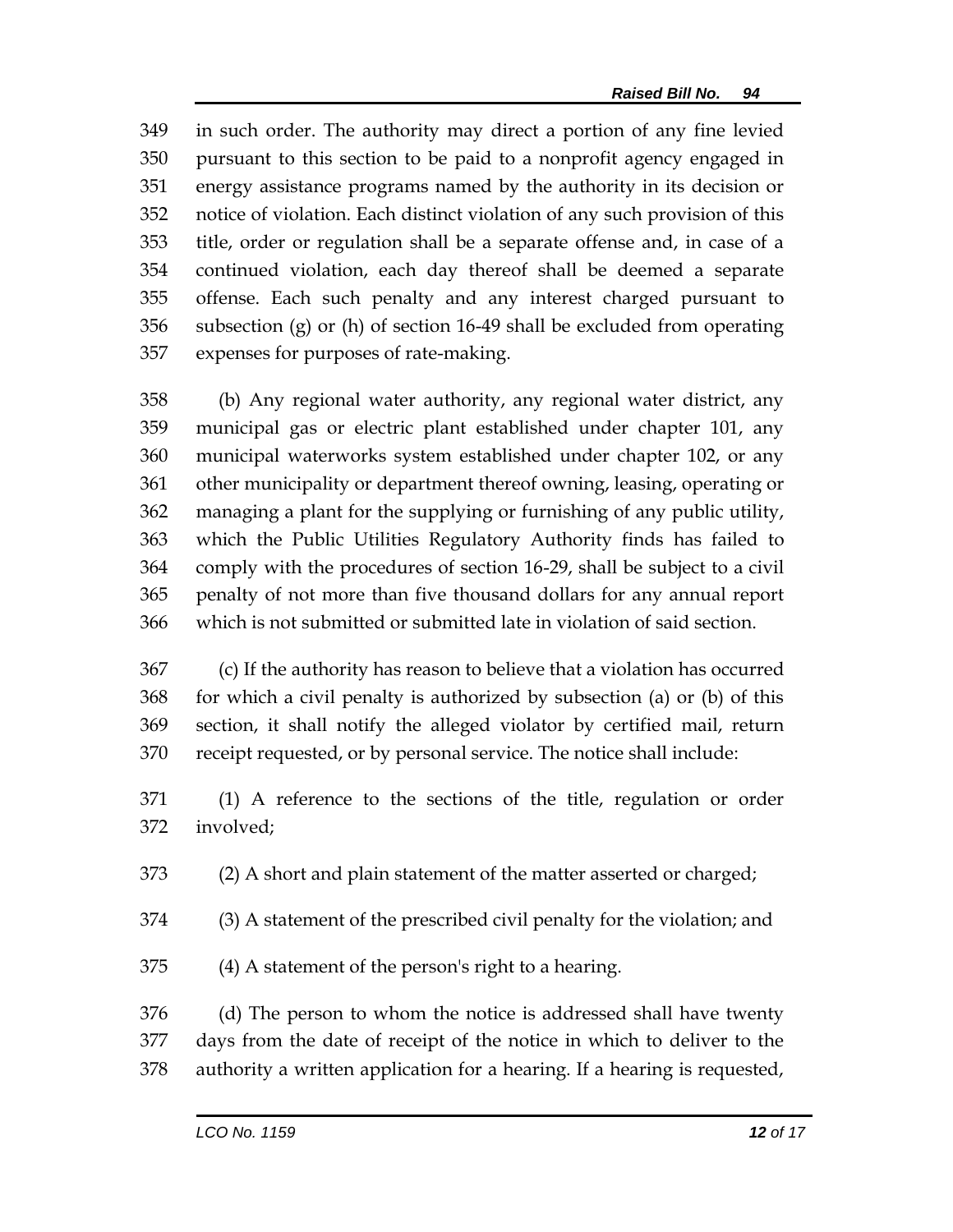then, after a hearing and upon a finding that a violation has occurred, the authority may issue a final order assessing a civil penalty under this section which shall not be greater than the maximum penalty **[**stated in the notice**]** permitted by law. If a hearing is not requested, or if such a request is later withdrawn, then the notice shall, on the first day after the expiration of the twenty-day period or on the first day after the withdrawal of the request for hearing, whichever is later, become a final order of the authority and the matters asserted or charged in the notice shall be deemed admitted, unless the notice is modified by a consent order before it becomes a final order. A consent order shall be deemed a final order.

 (e) All hearings under this section shall be conducted under sections 4-176e to 4-184, inclusive. The final order of the authority assessing a civil penalty shall be subject to appeal under section 4-183. No challenge to any final order of the authority assessing a civil penalty shall be allowed as to any issue which could have been raised by an appeal of an earlier order of the authority. Any civil penalty authorized by this section shall become due and payable (1) at the time of receipt of a final order in the case of a civil penalty assessed in such order after a hearing, (2) on the first day after the expiration of the period in which a hearing may be requested if no hearing is requested, or (3) on the first day after the withdrawal of a request for hearing.

 (f) A civil penalty assessed in a final order of the authority under this section may be enforced in the same manner as a judgment of the Superior Court. The final order shall be delivered to the respondent by personal service or by certified mail, return receipt requested. After entry of such final order, the authority may file a transcript without the payment of costs, in the office of the clerk of the superior court in the judicial district in which the respondent resides, has a place of business, owns real property, or in which any real property which is the subject of the proceedings is located or, if the respondent is not a resident of the state of Connecticut, in the judicial district of Hartford. Upon the filing, the clerk shall docket the order in the same manner and with the same effect as a judgment entered in the superior court within the judicial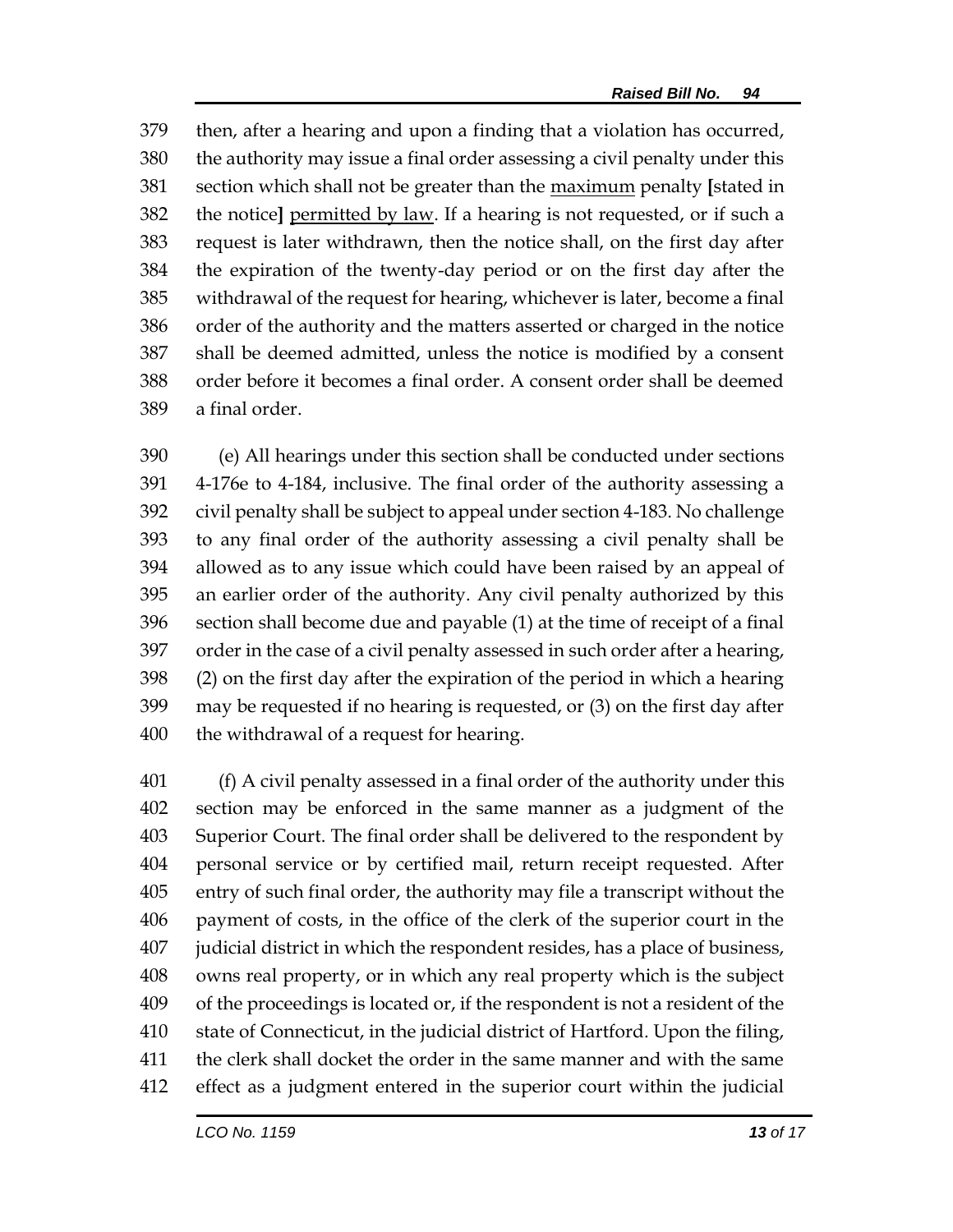district. Upon the docketing, the order may be enforced as a judgment of the court.

 Sec. 7. Subsection (c) of section 16-280b of the general statutes is repealed and the following is substituted in lieu thereof (*Effective October 1, 2022*):

 (c) The authority may issue a waiver of any federal safety standards or any regulations adopted by the authority pursuant to subsection (b) of this section in individual cases where warranted by local circumstances or conditions, consistent with public safety and authorized under the federal act.

 Sec. 8. Section 16-280c of the general statutes is repealed and the following is substituted in lieu thereof (*Effective October 1, 2022*):

 **[**Each**]** The federal safety **[**standard**]** standards applicable to **[**pipeline facilities and**]** the transportation of gas established under the provisions of the federal act, contained in 49 CFR 191 to 49 CFR 193, inclusive, and  $49$  CFR  $199<sub>t</sub>$  as the same are, from time to time, made effective, or any regulation adopted by the authority pursuant to subsection (b) or (c) of section 16-280b, as amended by this act, shall be the standards of the state.

 Sec. 9. Subsection (a) of section 16-280e of the general statutes is repealed and the following is substituted in lieu thereof (*Effective October 1, 2022*):

 (a) Any person that violates any provision of the federal act, any regulation issued under the federal act, any provision of this chapter or any regulation adopted by the authority pursuant to subsection (b) or (c) of section 16-280b, as amended by this act, shall be subject to a civil penalty not to exceed the higher of the maximum civil penalty provided under 49 USC 60122(a), as amended, or 49 CFR 190.223(a), as amended 441 from time to time.

Sec. 10. (NEW) (*Effective October 1, 2022*) The utility commissioners,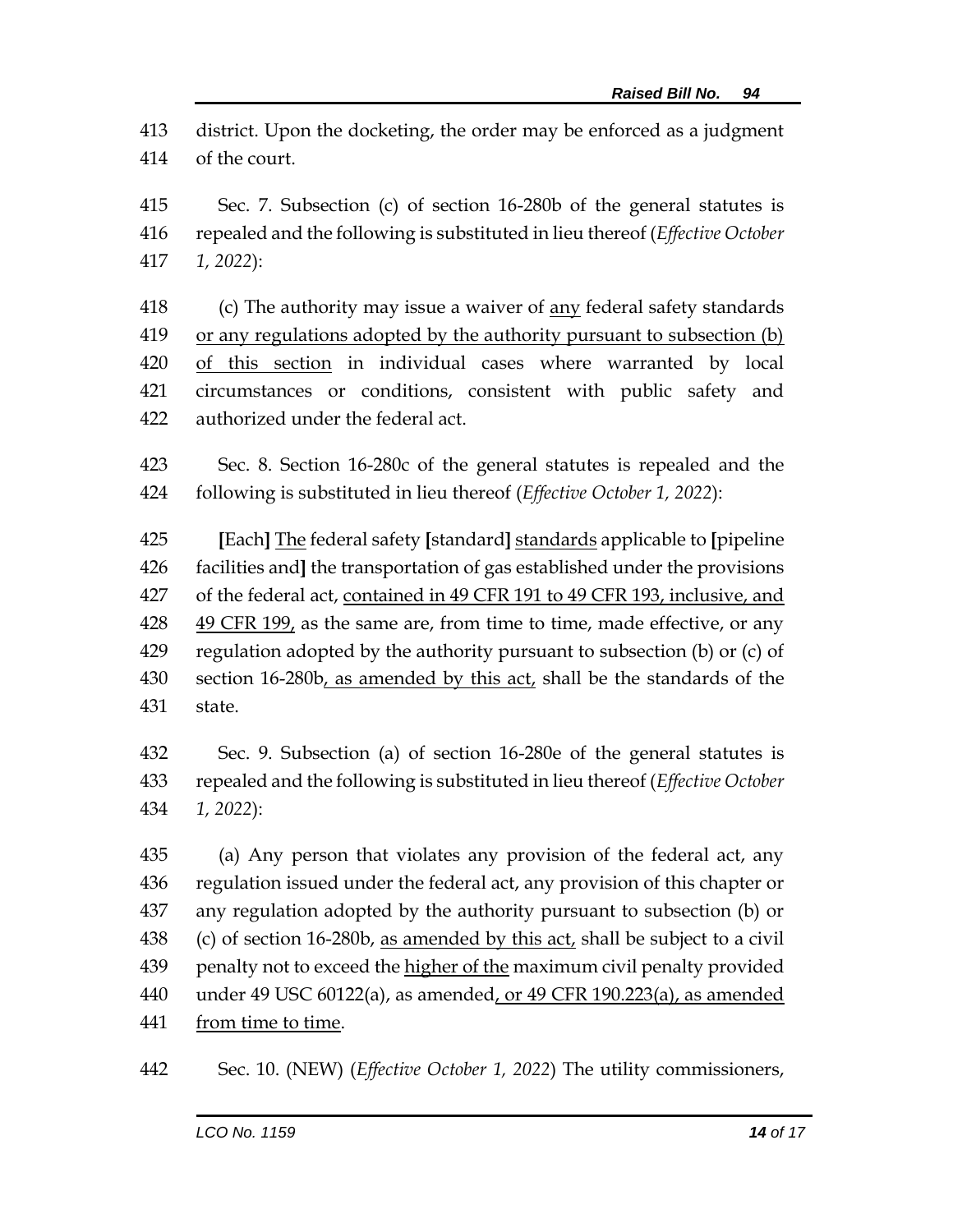as defined in section 16-1 of the general statutes, or their designees, shall have the authority to cause any work performed by any person involved in the transportation of gas, as such terms are defined in section 16-280a of the general statutes, to cease immediately if said work may endanger any person.

 Sec. 11. Section 16-354 of the general statutes is repealed and the following is substituted in lieu thereof (*Effective October 1, 2022*):

 A person, public agency or public utility responsible for excavating, discharging explosives or demolition shall exercise reasonable care when working in proximity to the underground facilities of any public utility and shall comply with such safety standards and other requirements as the authority shall prescribe by regulations adopted pursuant to section 16-357. If the facilities are likely to be exposed, such support shall be provided as may be reasonably necessary for protection of the facilities. If excavation is within the approximate location of facilities containing combustible or hazardous fluids or gases, only hand digging or soft digging shall be employed. As used in this section, "soft digging" means a nonmechanical and nondestructive process used to excavate and evacuate soils at a controlled rate, using high pressure water or air jet to break up the soil, often in conjunction with a high power vacuum unit to extract the soil without damaging the facilities. In the event that an immediate life-threatening hazard resulting from a wilful violation of this chapter, or of such regulations adopted pursuant to section 16-357, is identified, the utility commissioners, as defined in 467 section 16-1, or their designees, shall immediately notify the person, 468 public agency or public utility responsible for excavating, discharging explosives or demolition of said hazard and violation. Upon receipt of such notification, the person, public agency or public utility responsible 471 for excavating, discharging explosives or demolition shall promptly 472 abate said hazard and violation. In the event that said hazard and violation is not abated in a reasonable time frame, the utility commissioners, or their designees, shall have the authority to cause the excavation, discharge of explosives or demolition to cease immediately 476 until said hazard and violation have been abated.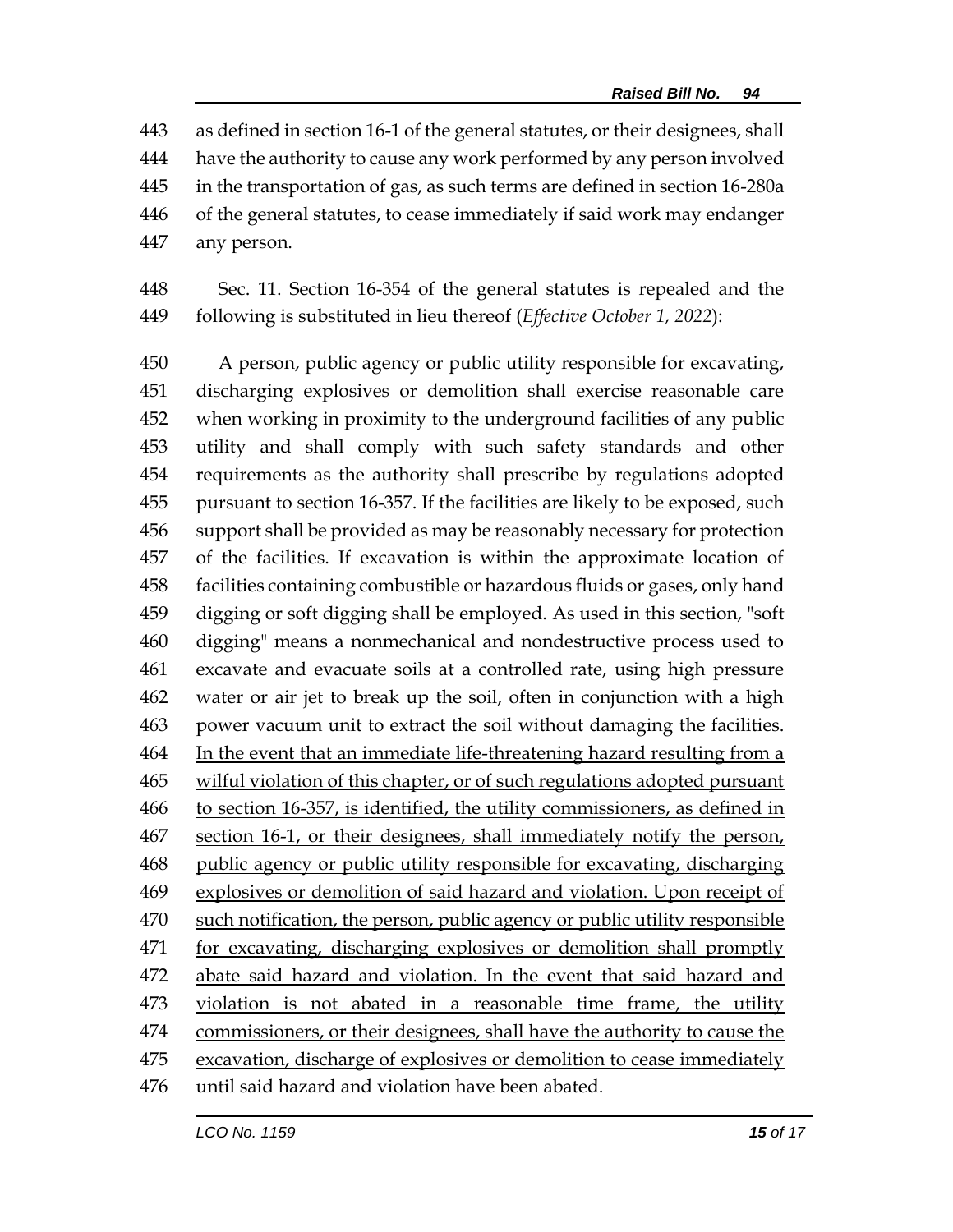477 Sec. 12. Subdivision (1) of subsection (a) of section 8-31c of the general 478 statutes is repealed and the following is substituted in lieu thereof 479 (*Effective October 1, 2022*):

 (a) (1) Wherever the term "regional planning agency" is used in the following general statutes, the term "regional council of governments" shall be substituted in lieu thereof; and (2) wherever the term "regional planning agencies" is used in the following general statutes, the term "regional councils of governments" shall be substituted in lieu thereof: 8-35b, 8-35c, 8-164, 8-166, 8-189, 8-336f, 8-384, 13b-38a, 13b-79*ll*, 16-32f, 16-50*l*, **[**16-358,**]** 16a-28, 16a-35c, 22-26dd, 22a-102, 22a-118, 22a-137, 22a- 207, 22a-352, 23-8, 25-33e to 25-33h, inclusive, 25-68d, 25-102qq and 25- 488 233.

489 Sec. 13. Sections 16-358 and 16-359 of the general statutes are 490 repealed. (*Effective October 1, 2022*)

| This act shall take effect as follows and shall amend the following |                 |                  |
|---------------------------------------------------------------------|-----------------|------------------|
| sections:                                                           |                 |                  |
|                                                                     |                 |                  |
|                                                                     |                 |                  |
| Section 1                                                           | October 1, 2022 | $16 - 7$         |
| Sec. 2                                                              | October 1, 2022 | $16 - 8$         |
| Sec. 3                                                              | October 1, 2022 | $16-8a$          |
| Sec. 4                                                              | October 1, 2022 | 16-11            |
| Sec. 5                                                              | October 1, 2022 | $16-16$          |
| Sec. 6                                                              | October 1, 2022 | 16-41            |
| Sec. 7                                                              | October 1, 2022 | $16-280b(c)$     |
| Sec. 8                                                              | October 1, 2022 | $16 - 280c$      |
| Sec. $9$                                                            | October 1, 2022 | $16 - 280e(a)$   |
| Sec. 10                                                             | October 1, 2022 | New section      |
| Sec. 11                                                             | October 1, 2022 | 16-354           |
| Sec. 12                                                             | October 1, 2022 | $8-31c(a)(1)$    |
| Sec. 13                                                             | October 1, 2022 | Repealer section |

## *Statement of Purpose:*

To create parity between the state regulation and oversight of public service companies and persons who transport gas.